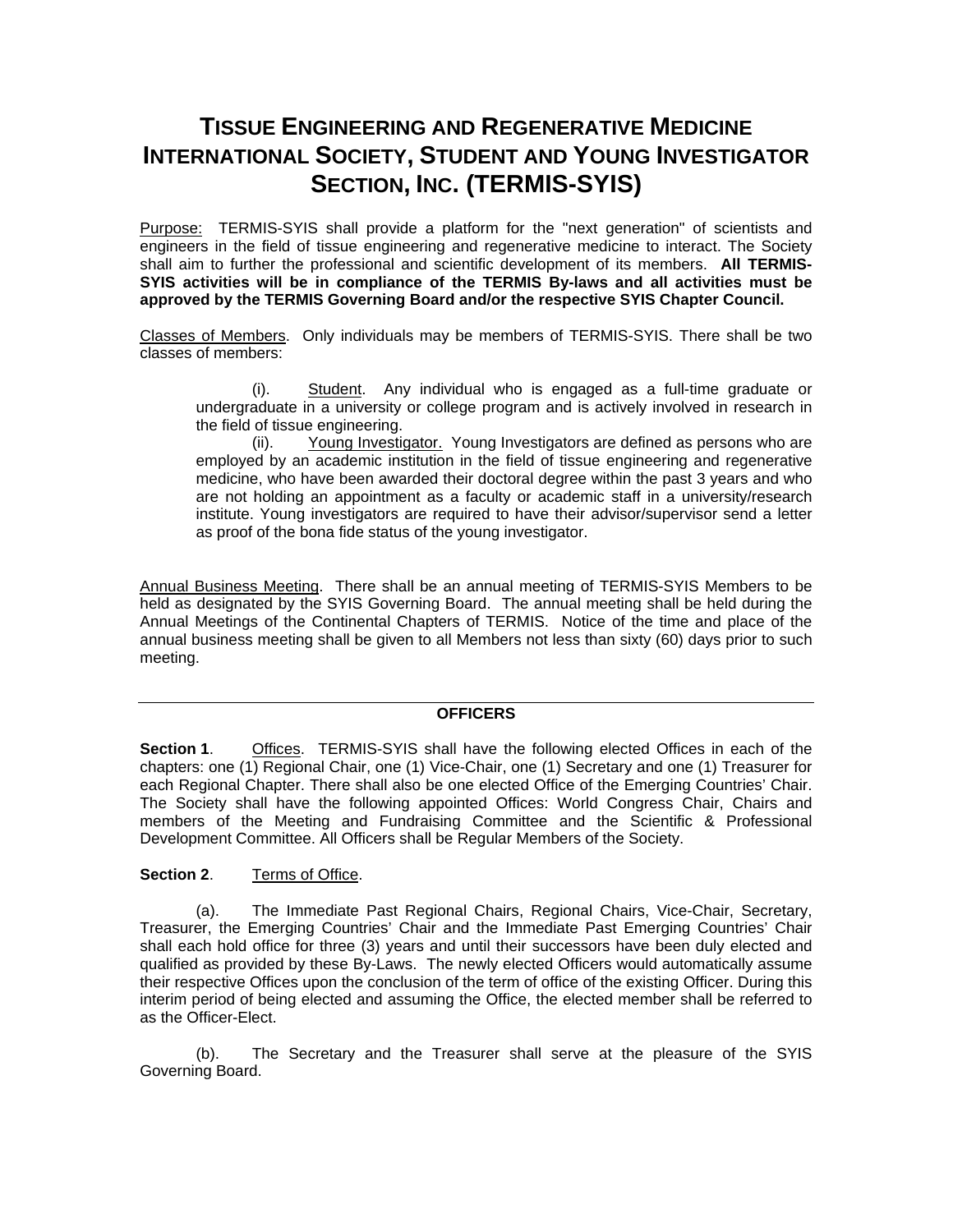**Section 3.** Regional Chairs. The duties of a Regional Chair are as follows:

(a). to preside over the meetings of the Regional Chapter Council and SYIS Governing Board;

(b). to represent the Regional Chapter at all meetings of the Society, the SYIS Governing Board and the Executive Committee;

(c). to present, at each annual meeting of the Society, a report on the condition of the business of the Regional Chapter;

(d). acting with the approval of the Executive Committee, to appoint and remove, employ and discharge, and establish the compensation of all agents, employees and clerks of the Society other than the duly elected or appointed Officers;

to nominate persons to fill the unexpired terms of any vacant Offices or Committees, except to the extent such vacancy is automatically filled by some other provision of these By-Laws;

(f). to ensure that all other Society positions understand their responsibilities and carry them out;

(g). to ensure that the TERMIS-SYIS Mission and Aims are being accomplished, which includes that at each Annual Meeting and World Congress, programs and activities facilitate the professional and scientific development and advancement of SYIS members;

(h). Call for committee reports.

**Section 4.** Emerging Countries' Chair. The duties of the Emerging Countries Chair are as follows:

(a). to ensure that the TERMIS-SYIS Mission and Aims are being accomplished in the Emerging Countries, which includes that at each Annual Meeting and World Congress, programs and activities facilitate the professional and scientific development and advancement of SYIS members;

(b). to represent the Emerging Countries at all meetings of the Society, the SYIS Governing Board and the Executive Committee;

(c). to present, at each annual meeting of the Society, a report on the condition of the business of the Emerging Countries.

**Section 5.** Immediate Past Regional Chair. The duties of an Immediate Past Regional Chair are as follows:

- (a). to serve as a member of the Regional Chapter;
- (b). to serve as a member of the SYIS Governing Board; and
- (c). to serve as advisor to the Regional Chair.

**Section 6.** Immediate Past Emerging Countries' Chair. The duties of the Immediate Past Emerging Countries Chair are as follows:

(a). to serve as a member of the SYIS Governing Board; and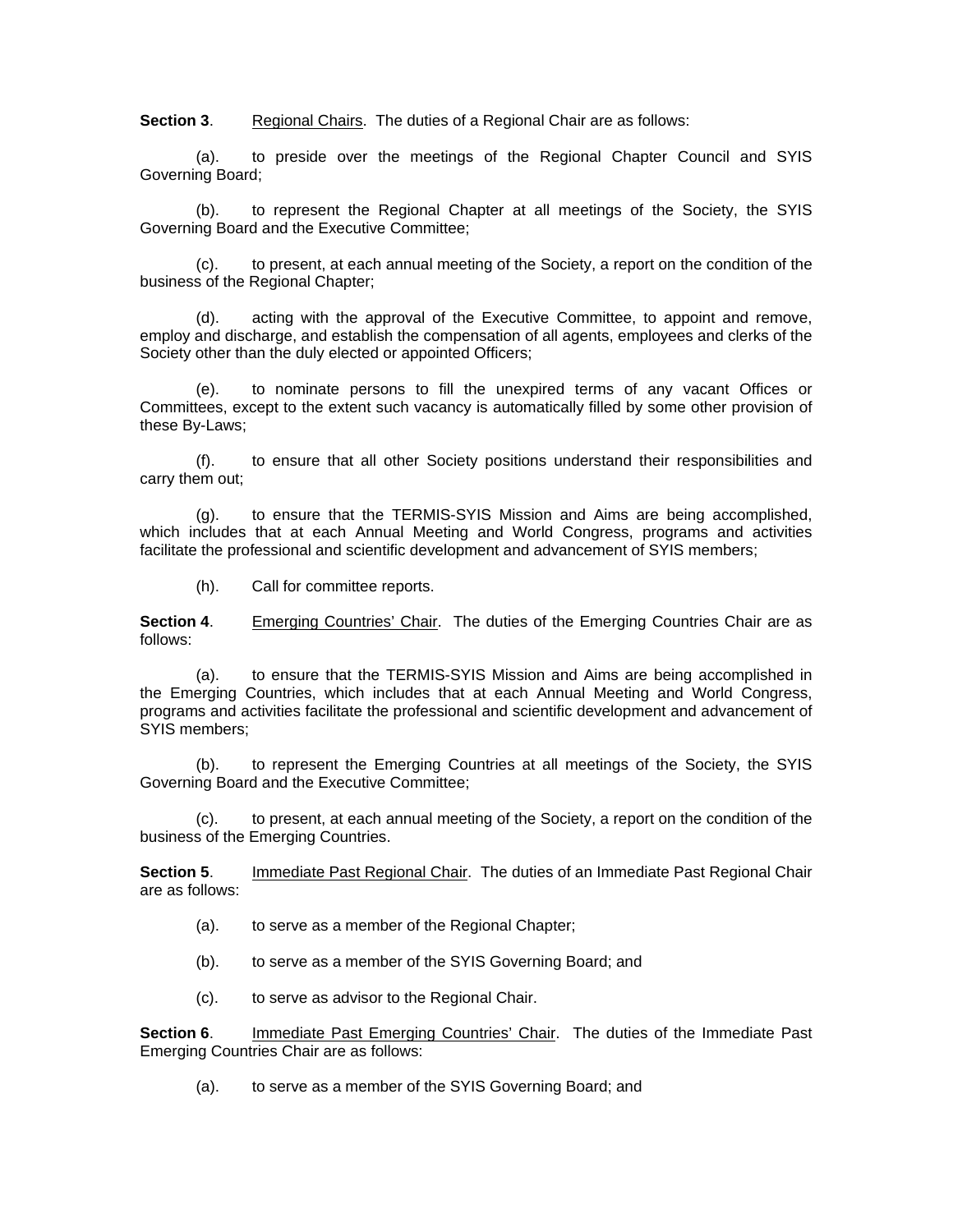(b). to serve as advisor to the Emerging Countries' Chair.

**Section 7.** Vice-Chair. The duties of a Regional Vice-Chair are as follows:

(a). to assist the Chair in all duties;

(b). to preside in his/her absence, performing the functions of the Regional Chair when so acting;

(c). to assume the Office of the Regional Chair, on the occasion of its getting vacant, when there is no Regional Chair-Elect to assume that Office.

**Section 8**. Secretary. The duties of the Secretary, if one shall be appointed by the SYIS Governing Board and therefore will be a member of the SYIS Governing Board, are as follows:

to keep the minutes of the meetings of the SYIS Governing Board and of the Regional Chapter in which he/she is included;

(b). to give and serve all notices of their respective SYIS Chapter;

(c). to be the custodian of all records of their respective SYIS Chapter, and to ensure that the books, reports, statements and certificates required by the statutes of the place of incorporation of the Society are properly kept, made and filed according to law;

(d). to maintain the membership roll and keep such records open, subject to inspection as required by law; and

(e). to do and perform such duties pertaining to the office of Secretary as may be designated from time to time by the TERMIS-SYIS Governing Board.

**Section 9**. Treasurer. The duties of the Treasurer, if one shall be appointed by the TERMIS-SYIS Governing Board and will therefore be a member of the SYIS Governing Board, are as follows:

(a). Present a financial report at each meeting;

(b). To maintain the financial records of the respective TERMIS-SYIS Chapter and submit financial updates to the respective Regional Chair/Treasurer on a regular basis;

(c). Submit an Annual Financial Report to TERMIS;

(d). to do and perform such duties pertaining to the office of Treasurer as may be designated from time to time by the SYIS Governing Board.

#### **SYIS GOVERNING BOARD**

**Section 1**. Composition. The TERMIS-SYIS SYIS Governing Board shall consist of all of the following Officers and Members: the Regional Chairs; the Regional Vice-Chairs; the Regional Secretaries; the Regional Treasurers; the Emerging Countries' Chair, the World Congress Chair, the Immediate Past Regional Chairs and the Immediate Past Emerging Countries' Chair. Each member of the SYIS Governing Board shall serve on the Board for so long as he/she continues to serve as an Officer of TERMIS-SYIS. The Immediate Past World Congress Chair shall serve as an *ex officio* member of the SYIS Governing Board until the close of the next World Congress.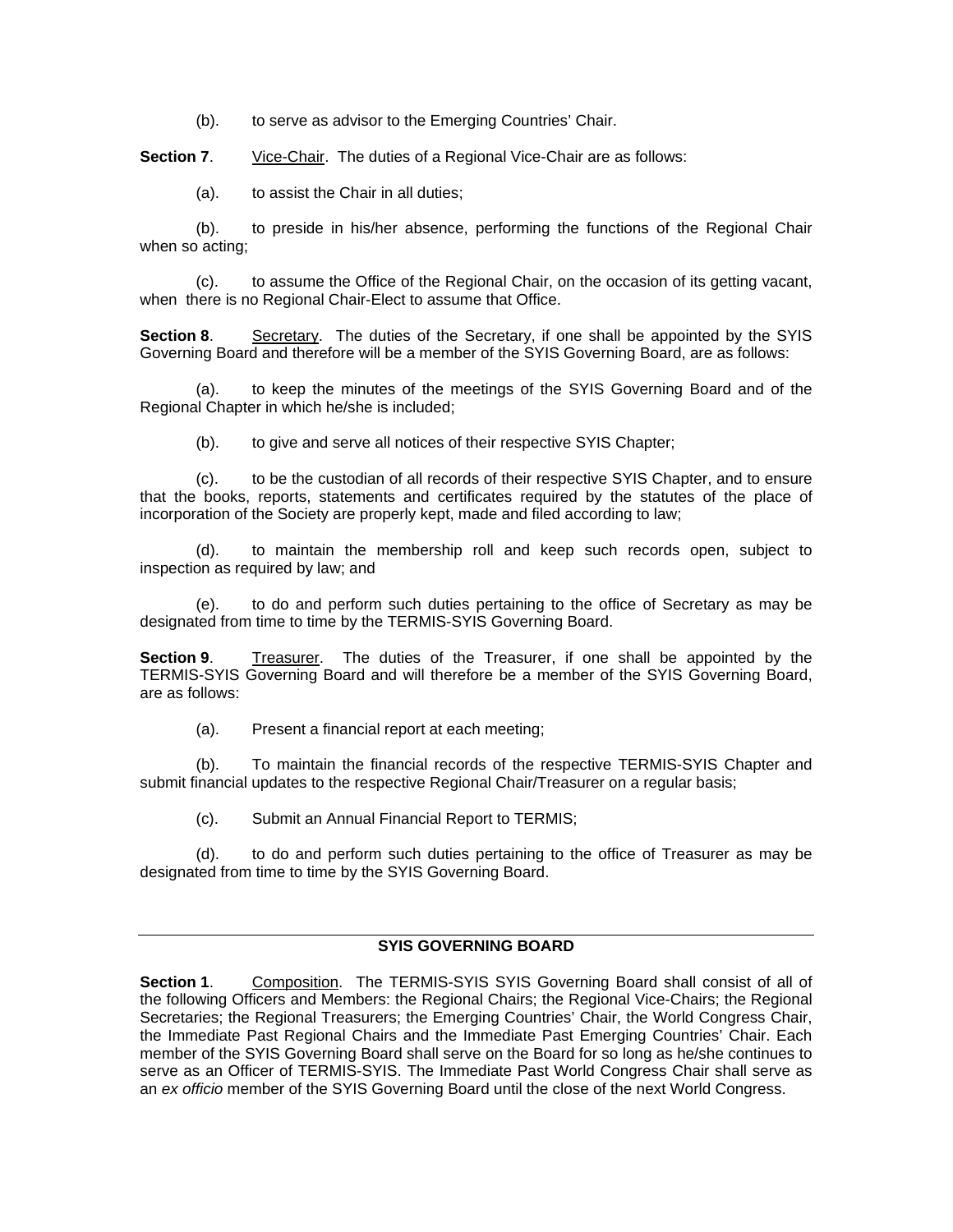# **COMMITTEES OF THE SYIS GOVERNING BOARD**

**Section 1.** Committees of the SYIS Governing Board.

(a). There shall exist the following Standing Committees to assist the SYIS Governing Board in managing the affairs of the Society: Executive Committee; Meeting and Fundraising Committee and the Scientific & Professional Development Committee. Both the Meeting and Fundraising Committee and the Scientific & Professional Development Committee shall comprise of a Chair position and an Immediate Past Chair.

(b). By resolution adopted by a majority of the whole TERMIS-SYIS SYIS Governing Board, other Standing or Temporary Committees may be appointed by the SYIS Governing Board from time to time. Each such Committee shall have and exercise such authority of the SYIS Governing Board in the management of the business and affairs of the Society as the SYIS Governing Board may specify from time to time.

(c). The selection of members of any Standing Committee by the SYIS Governing Board shall be made to provide the greatest possible international participation in the management of the affairs of the Society; however, members of the Standing Committees need not be members of the SYIS Governing Board but shall be Members of the Society.

#### **Section 2.** Executive Committee.

(a). Composition. The Executive Committee shall consist of all of the following Officers from each Regional Chapter: Chairs; Vice-Chairs; the Secretary; the Treasurer and the Immediate Past Chairs, as well as the Emerging Countries' Chair.

(b). Duties. The Executive Committee shall be responsible for the management of the affairs and business of the SYIS and may adopt such rules and regulations as they pertain to the conduct of its meetings and the management of TERMIS-SYIS as it deems proper, provided such rules and regulations are not inconsistent with these By-Laws and the laws of the place of incorporation of TERMIS. The Executive Committee may appoint Members to serve as Coordinators with authority to oversee certain activities as its delegate or temporary committees to otherwise assist it in discharging these duties.

Meetings. Any or all of the members of the Executive Committee may participate in a meeting by means of conference telephone or by any means of electronic communication by which all persons participating in the meeting are able to communicate contemporaneously with one another, and such participation shall constitute presence in person at the meeting. Regular meetings of the Executive Committee shall be held not less than quarterly, at the time of the annual meeting of the Society and at such other times and places as the Regional Chair may determine. Special meetings of the Executive Committee may be called by the Regional Chair at any time, or by the Secretary upon the written request of a majority of the Executive Committee members.

#### **Section 3.** Meeting and Fundraising Committee.

(a). Composition. Each Regional Chapter shall have a Meeting and Fundraising Committee. The members would be appointed by the Regional Chair, in consultation with the Organizers of the Annual Meeting or World Congress, with which the TERMIS-SYIS Annual Meeting is scheduled to coincide. The term of office for the members of the Meeting and Fundraising Committee shall be for one (1) year, except for the Committee Chair who shall serve for two (2) years. The Committee Chair, in consultation with the other members of the Committee and the Regional Chair and subject to the approval of the SYIS Governing Board, can appoint other members into the Committee, when deemed necessary.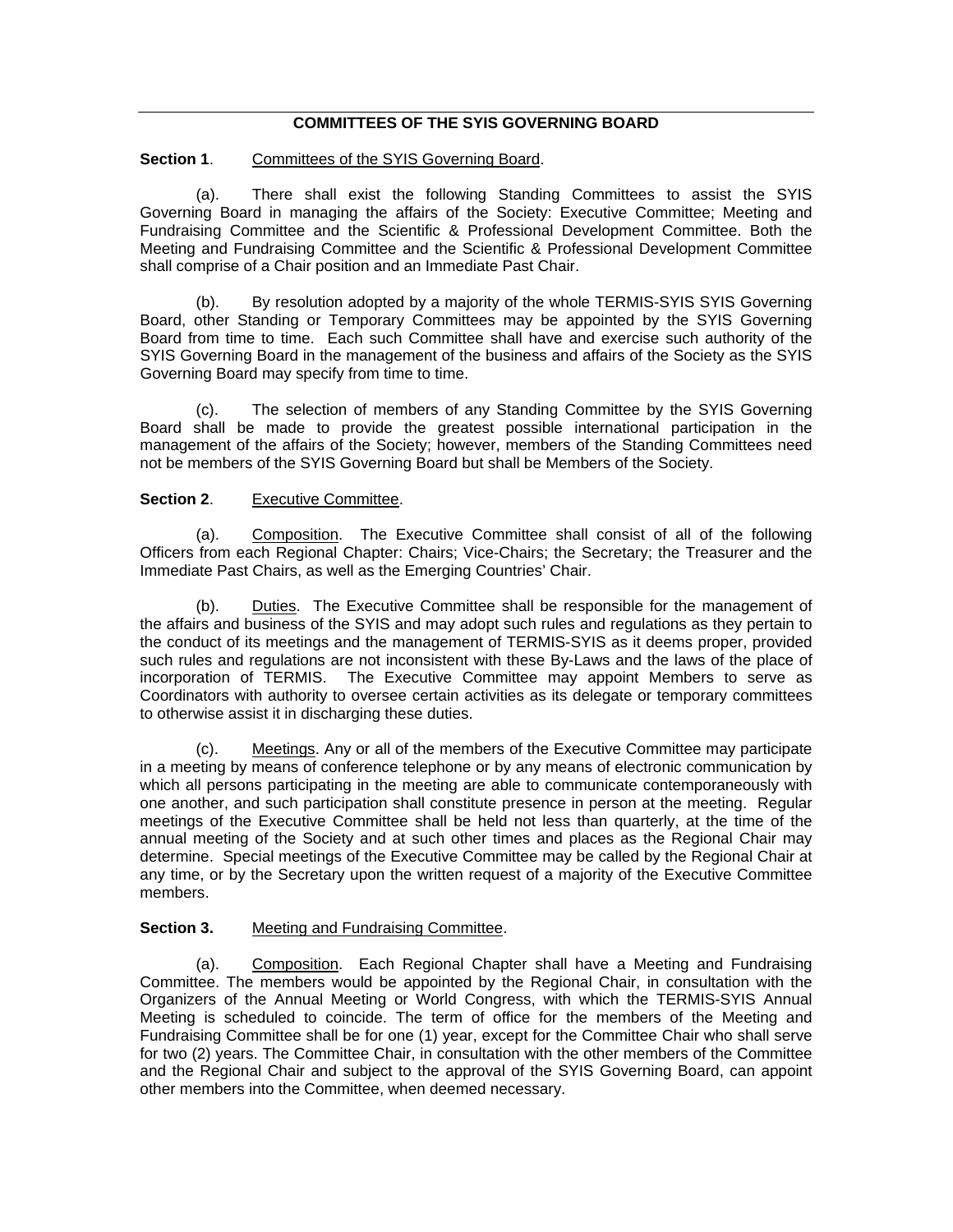(b). Duties. This Committee shall be responsible for organizing and coordinating all meetings of the Society and for overseeing the Annual Meetings of the Regional Chapters. The Meeting and Fundraising Committee shall be responsible for obtaining funds and dealing with sponsorship requests. The Meeting and Fundraising Committee shall be chaired by the Committee Chair or in the case of a World Congress, the World Congress Chair. If TERMIS will be solicited for financial support for the Annual Meeting/World Congress student activities, all requests must be submitted to the TERMIS treasurer, with the TERMIS Administrator carboncopied, at least six months prior to the meeting date. The TERMIS-SYIS Meeting and Fundraising Committee should collaborate with the Regional Chair to incorporate TERMIS-SYIS events into the meeting program.

(c) Meeting and Fundraising Committee Chair. The Meeting and Fundraising Committee Chair shall serve as the chair of this Committee, and shall discharge such other duties, which the Regional Chairs may reasonably request from time to time.

Immediate Past Meeting and Fundraising Committee Chair. The duties of an Immediate Past Meeting and Fundraising Committee Chair are as follows:

- (i). to serve as a member of the Regional Chapter; and
- (ii). to serve as advisor to the Meeting and Fundraising Committee Chair

#### **Section 4.** Scientific & Professional Development Committee.

(a). Composition. Each Regional Chapter shall have a Scientific & Professional Development Committee. The members would be appointed by the Regional Chair, in consultation with the Organizers of the Annual Meeting or World Congress, with which the TERMIS-SYIS Annual Meeting is scheduled to coincide. The term of office for the members and Chair of the Scientific & Professional Development Committee shall be for two (2) years. The Committee Chair, in consultation with the other members of the Committee and the Regional Chair and subject to the approval of the SYIS Governing Board, can appoint other members into the Committee, when deemed necessary.

(b). Duties. This committee shall be responsible to further the scientific and professional development of TERMIS-SYIS members, bridging the gap between researchers and clinicians in the academic setting through various activities:

- 1. Planning and organization of events, and programs at Annual Meetings
- 2. Organization and publication of the biannual TERMIS-SYIS e-newsletter and
- 3. Ensuring the successful operation of the Online Discussion Forum.

(c) Scientific & Professional Development Committee Chair. The Scientific & Professional Development Committee Chair shall serve as the chair of this Committee, and shall discharge such other duties, which the Regional Chairs may reasonably request from time to time.

(d) Immediate Past Scientific & Professional Development Committee Chair. The duties of an Immediate Past Meeting and Fundraising Committee Chair are as follows:

- (i). to serve as a member of the Regional Chapter; and
- (ii). to serve as advisor to the Scientific & Professional Development Committee Chair

## **ELECTIONS**

All election procedures are outlined in the TERMIS by-laws. The TERMIS-SYIS is to follow all of the guidelines for preparation of the election.